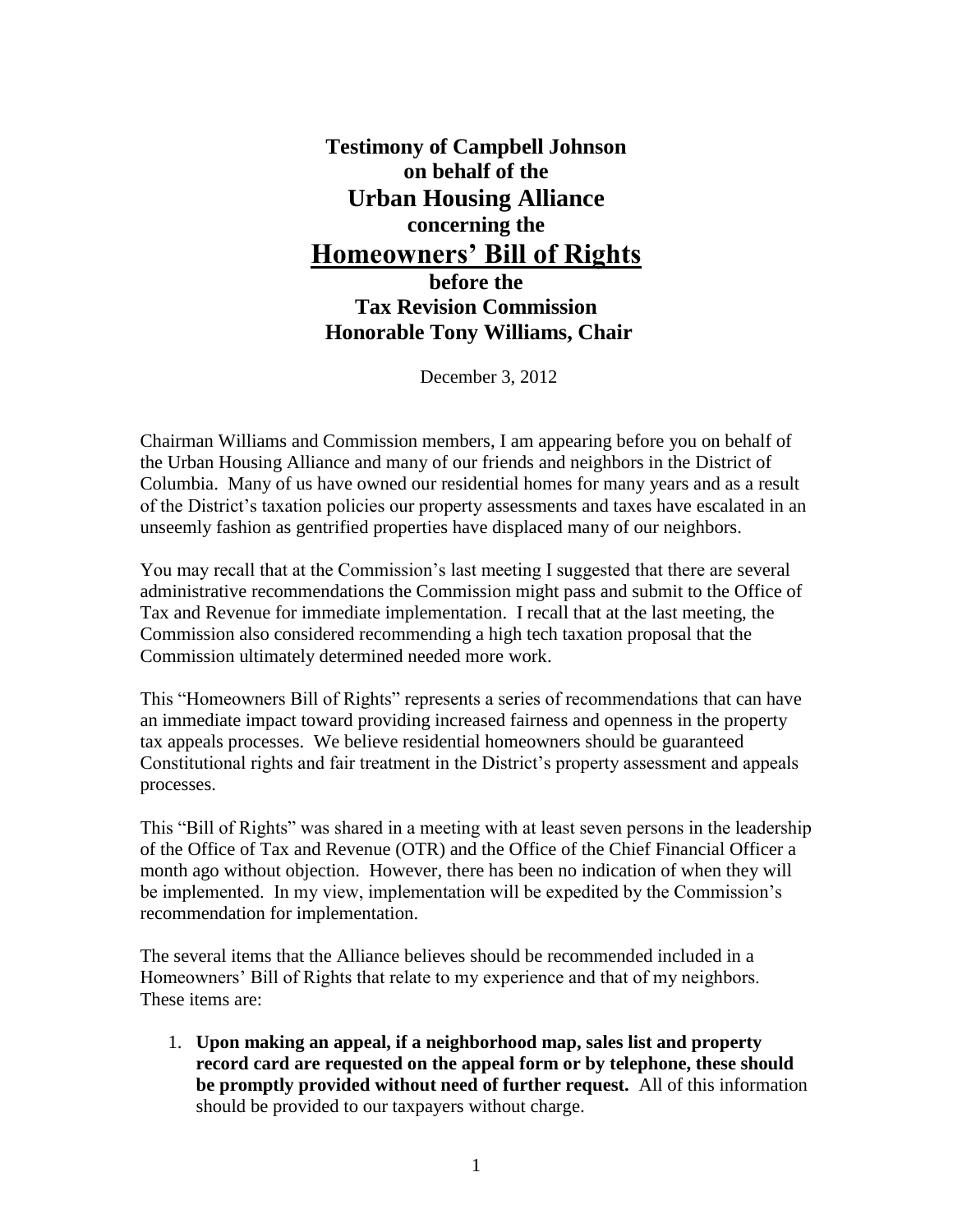- **2.** Homeowners should be provided with clear unambiguous definitions of all codes used by the Office of Tax and Revenue (OTR) and throughout the assessment and appeal processes. **All property assessment and related code information and definitions should be made available with other information that is provided to persons when they appeal. Additionally, petitioners should be provided with the percentage adjustments that are made for such circumstances as: "no renovations"; "busy street"; "high crime area".**
- 3. **People filing an appeal should be provided with the complete array of options available to them.** This should include the indication of when they can work with the Appraiser to **adjust their assessment before a second level appeal** (like commercial property owners do) and when they can request a **"rehearing"** after the second level appeal. None of this information is currently made available to homeowners.
- 4. **Also, since OTR can fail to properly present its case at the second level because of errors or fraud, when this occurs the petitioner should be awarded his/her substantiated assessment of the property without further action.** In one instance this year, OTR provided to the Tax Appeals Commission a property record card that showed a house with a fence around it. This was not the petitioner's house. It was a house across the street and down the block. And, the Appraiser/Assessor claimed she had "inspected the house". While the Appraiser may have inspected a house in that neighborhood, it was NOT the petitioner's house.

The law states, "**If the assessor's worksheet is mailed with the notice of final determination to the owner, the worksheet shall be deemed to be the**  response of OTR to the owner's appeal before the Commission."<sup>1</sup> OTR had its opportunity to make its case and failed.

- 5. While there is a legal requirement for OTR to provide the Appraiser's Summary Report seven days prior to a hearing, this Report should be provided at least two weeks before the hearing. (Often the date on the Report is two weeks before the hearing, yet the report is not actually mailed until less than a week before the hearing.)
- 6. **Provide administrative authorization for residents to secure building permits for properties in their neighborhoods.** Since there are instances where people have major work done on their properties without permits and there may be problems getting issued permits recorded on property record cards.
- **7. Due to the many improprieties that have occurred, we ask that emergency action be taken to extend the deadline for residential owners and small businesses to file second level appeals to February 28, 2013. Similarly, we**

 $\overline{a}$ 

<sup>&</sup>lt;sup>1</sup> DC Code, § 47-825.01a (a)(1)(A)(2)(C)(ii)(I) (aa)